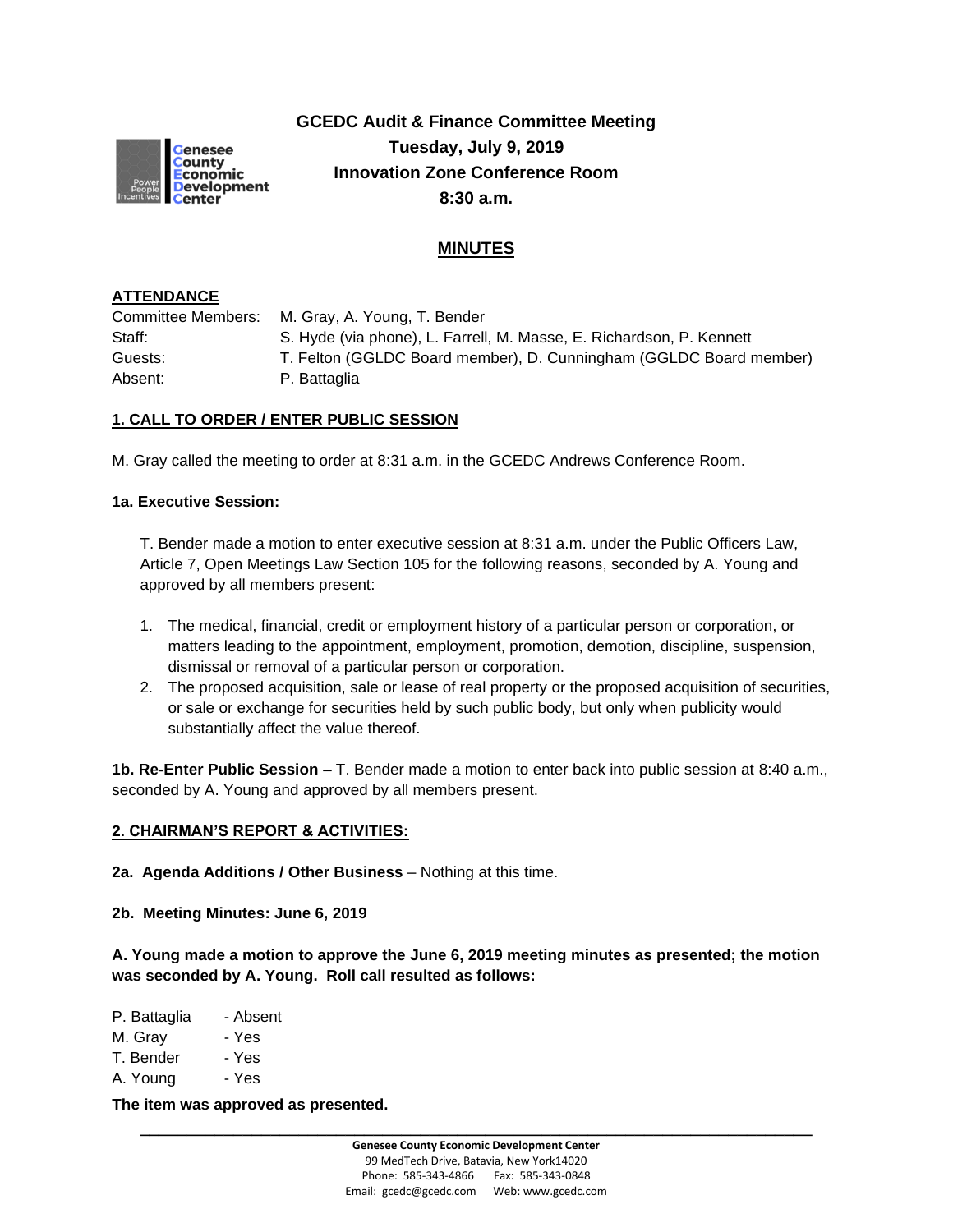# **3. DISCUSSIONS / OFFICIAL RECOMMENDATIONS OF THE COMMITTEE:**

**3a. May 2019 Financial Statements –** L. Farrell reviewed the May 2019 financial statements with the Committee. The following was noted:

- Restricted cash and Unearned Revenue decreased by approx. \$400K as STAMP expenditures were made.
- Accounts Receivable increased as this month's Economic Development Program Support Grant and MedTech Centre Management Fee were recorded.
- Accrued Expenses increased as the monthly NYS Retirement expense was recognized.
- Project Origination Fees were received from 3 projects that closed this month.
- All expenditures are in line with the budget except as noted.

# **A. Young made a motion to recommend approval of the May 2019 Financial Statements as presented; the motion was seconded by T. Bender. Roll call resulted as follows:**

- P. Battaglia Absent
- M. Gray Yes
- T. Bender Yes
- A. Young Yes

# **The item was approved as presented.**

**3b. \$33M STAMP Grant Review YTD –** L. Farrell reviewed with the Committee the status of the \$33M ESD Grant. The first 16 Grant Utilization Request Forms (GURF) have been submitted and authorization has been received to release those funds. The requests have taken approx. 3-5 days to receive approval. The staff will be preparing GURF #17 this week.

**3c. Assessment of Internal Controls –** L. Farrell shared that Public Authorities Law requires all public authorities to complete an annual assessment of the effectiveness of their internal control structures and procedures.

The meeting packets included the latest version of the GCEDC's detailed internal control narrative that is given to the independent auditors each year. A list of vendors that can be paid online is included as part of the narrative.

The 2019 Assessment of the Effectiveness of Internal Controls identifies and summarizes the controls in place for major business functions. An internal controls assessment was also completed by the GCEDC's auditors during the annual audit. There were no internal control weaknesses identified at that time.

It was suggested to add Bank of Castile and Five Star Bank to the list of vendors to be paid online.

## **T. Bender made a motion to approve the Assessment of Internal Controls and the list of vendors to be paid online; the motion was seconded by A. Young. Roll call resulted as follows:**

- P. Battaglia Absent M. Gray - Yes
- T. Bender Yes
- A. Young Yes
	- **\_\_\_\_\_\_\_\_\_\_\_\_\_\_\_\_\_\_\_\_\_\_\_\_\_\_\_\_\_\_\_\_\_\_\_\_\_\_\_\_\_\_\_\_\_\_\_\_\_\_\_\_\_\_\_\_\_\_\_\_\_\_\_\_\_\_\_\_\_\_\_\_ Genesee County Economic Development Center** 99 MedTech Drive, Batavia, New York14020 Phone: 585-343-4866 Fax: 585-343-0848 Email: gcedc@gcedc.com Web: www.gcedc.com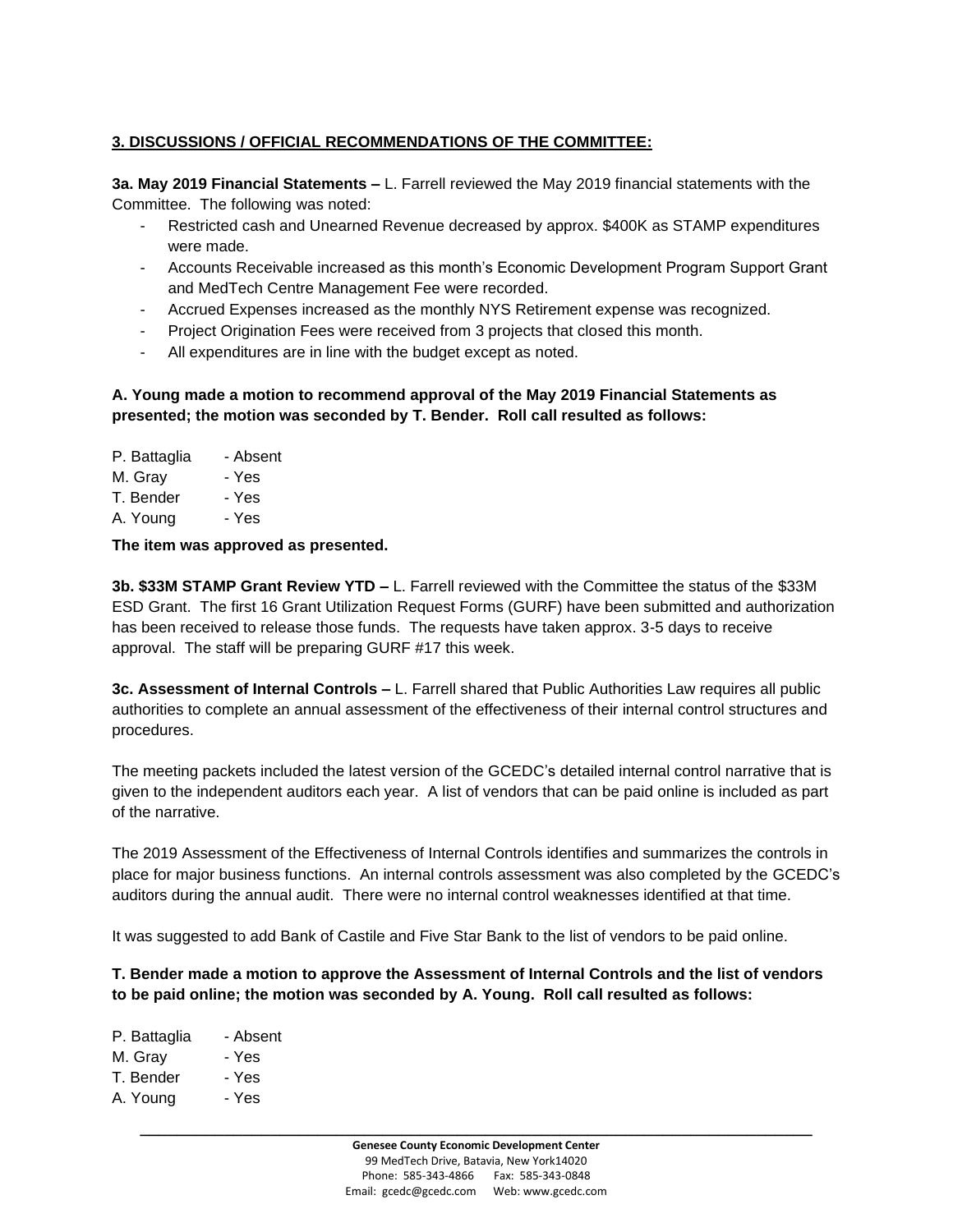#### **The item was approved as presented.**

**3d. Copier Lease –** The staff collected quotes from 4 distributors as our current copier lease is set to expire soon. After comparing all the quotes received, it is the staff's recommendation to enter into an agreement with Toshiba for a 63-month copier Lease at a rate of \$141.30/month plus \$.039/color page and \$.0059/black and white page. This copier will also allow the staff to work towards paperless filing.

**A. Young made a motion to recommend approval of a contract with Toshiba for the copier lease as presented; the motion was seconded by T. Bender. Roll call resulted as follows:**

| P. Battaglia | - Absent |
|--------------|----------|
| M. Gray      | - Yes    |
| T. Bender    | - Yes    |
| A. Young     | - Yes    |

**The item was approved as presented.**

**3e. Clark Patterson Lee Contract – Corfu Wastewater Treatment Facility (WWTF) Expansion Project Bidding –** Clark Patterson Lee has completed the design and engineering of the Corfu WWTF expansion and NYSDEC has issued a draft SPDEs permit. The GGLDC/GCEDC/Town of Pembroke are now seeking to go out to bid for the project. Clark Patterson Lee has a proposed contract not to exceed \$10,000 for the preparation of the bid packet. This cost will be split 50% by the Town of Pembroke and 50% by the GGLDC/GCEDC (funded by BETP restricted funds).

**A. Young made a motion to recommend approval of the contract with Clark Patterson Lee to prepare the bidding packet for the WWTF expansion not to exceed \$10,000, split 50/50 with the Town of Pembroke (expenditure not to exceed \$5,000); the motion was seconded by T. Bender. Roll call resulted as follows:**

| P. Battaglia | - Absent |
|--------------|----------|
| M. Gray      | - Yes    |
| T. Bender    | - Yes    |
| A. Young     | - Yes    |
|              |          |

### **The item was approved as presented.**

P. Battaglia joined the meeting at 9:03 am.

**3f. Park Signage – Apple Tree Acres and LeRoy Food & Tech Park –** The GCEDC requested bids to create and install park signage at Apple Tree Acres and LeRoy Food & Technology Park. The specifics are as follows:

- 1. Apple Tree Acres One 4'x8' free standing sign with movable 4x4 frame. "GCEDC Acreage Available Call 585-343-4866"
- 2. LeRoy Food & Tech Park Two 4'x8' free standing signs with movable 4x4 frame. "GCEDC Acreage Available Call 585-343-4866"

Bids Received:

- 1. Leaton Signs \$600 per sign
- 2. Johns Studio \$750 per sign
- 3. Terry's Signs \$559 plus 4x4's, misc. hardware, etc. per sign.

**\_\_\_\_\_\_\_\_\_\_\_\_\_\_\_\_\_\_\_\_\_\_\_\_\_\_\_\_\_\_\_\_\_\_\_\_\_\_\_\_\_\_\_\_\_\_\_\_\_\_\_\_\_\_\_\_\_\_\_\_\_\_\_\_\_\_\_\_\_\_\_\_**